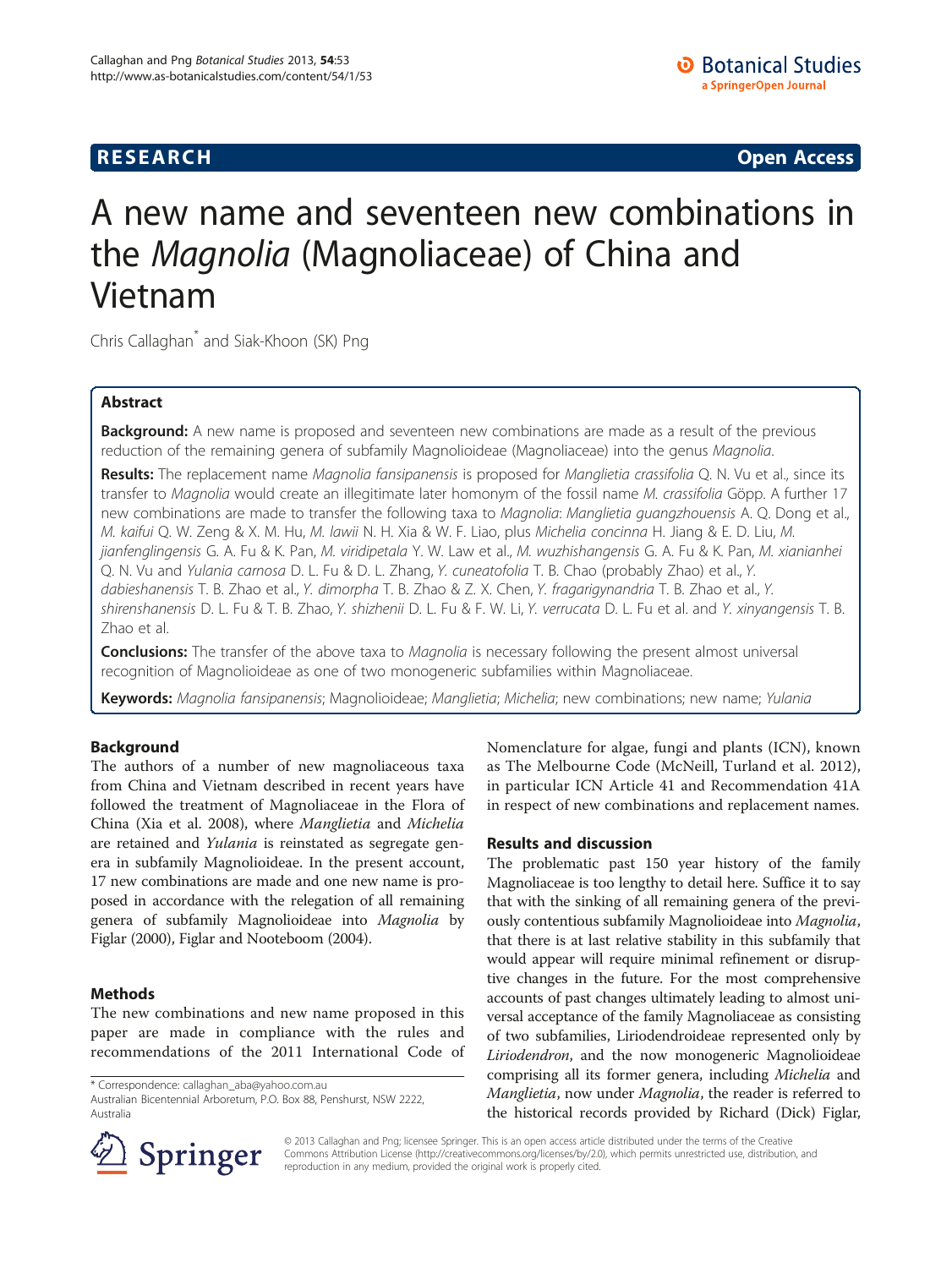the former president of Magnolia Society International, that have appeared in various publications since the first International Symposium on Family Magnoliaceae (Figlar [2000](#page-3-0) and particularly Figlar [2006](#page-3-0), Figlar [2009](#page-3-0), Figlar [2012](#page-3-0)).

As Figlar makes clear in his later papers, the advent of molecular DNA sequencing data, in conjunction with on-going morphological study, especially of living plants, has allowed critical analysis of the taxonomic relationships of subfamily Magnolioideae taxa during the last ca. 20 years, that has surpassed any understanding of the classification of the subfamily that had accrued in the preceding more than a century of mainly morphological research.

The findings of the studies of numerous researchers that are most pertinent to the present paper (DNA analysis by Azuma et al. [1999](#page-3-0), [2000, 2001](#page-3-0), Kim et al. [2001](#page-3-0), Nie et al. [2008,](#page-3-0) Wang et al. [2006](#page-4-0), plus others; morphological studies by Figlar [2000](#page-3-0), Figlar and Nooteboom [2004\)](#page-3-0), have provided convincing evidence that both Manglietia and Michelia are nested within the genus Magnolia, the former under Subgenus Magnolia Section Manglietia and the latter under Subgenus Yulania Section Michelia, Subsection Michelia.

In accordance with the above findings, a number of new combinations are made here, representing three species of Manglietia, five species of Michelia and nine species of Yulania named and described between 2008 and 2012 that are now transferred to Magnolia. Also, since its epithet in Magnolia is unavailable, Manglietia crassifolia, named in 2011, is renamed as Magnolia fansipanensis to reflect its occurrence on the north-eastern slopes of Mount Fansipan, the 'roof of Indo-China'.

Magnolia carnosa (D. L. Fu & D. L. Zhang) C. B. Callaghan & SK Png comb. nov.

Basionym: Yulania carnosa D. L. Fu & D. L. Zhang. In: D.L. Fu, D. L. Zhang, L. F. Wen, et al., Bull. Bot. Res. 30(4): 385, fig. 1 ([2010\)](#page-3-0).

TYPE: China, Sichuan, Beichuan County, alt. 1200 m., secondary forests, 14 Mar. 2001, D. L. Fu 200103141 (holotype: CAF).

Magnolia concinna  $(H.$  Jiang  $\& E.$  D. Liu) C. B. Callaghan & SK Png comb. nov.

**Basionym:** Michelia concinna H. Jiang & E. D. Liu. In: Annales Botanici Fennici 45(4): 290, fig. 1 ([2008\)](#page-3-0).

TYPE: China, Yunnan, Kunming Arboretum, alt. 1990 m, 22 March 2006, H. Jiang 03942 (holotype: KUN; isotypes: H, PE, YAF). [transplanted from an unknown habitat in SE Yunnan].

Note – Magnolia concinna Y. W. Law & R. Z. Zhou. In: Liu et al. ([2004\)](#page-3-0) 44, is an invalid name for a different taxon, as no Latin description or diagnosis was given (ICN Art. 39.1) and no type was indicated. (ICN Art. 40.1).

Magnolia cuneatifolia (T. B. Chao, Z. X. Chen & D. L. Fu) C. B. Callaghan & SK Png comb. nov.

Basionym: Yulania cuneatofolia T. B. Chao, Z. X. Chen & D. L. Fu. In: D. L. Fu et al. Bull. Bot. Res. 30(6): 643, fig. 2 ([2010](#page-3-0)).

TYPE: China, Henan, Zhengzhou, 24 Mar. 2005, T. B. Zhao et al. 200503241 (holotype: HEAC; isotype: CAF); ibid. 18 Sept. 2005, T. B. Zhao & Z. X. Chen (CAF).

Note 1 – There is an apparent orthographical error in the original epithet which should be 'cuneatifolia', as this Latin compound should be formed by the connecting vowel -i-. (ICN Art.  $60.1$  – "the original spelling of a name or epithet is to be retained, except for the correction of typographical or orthographical errors"). Note 2 – There is a probable error in the lead author's name which may be T. B. Zhao as for the specimen collector's name. Note 3 – While the paper in which Yulania cuneatofolia is named as a new species is titled "Two new species of Yulania Spach from Hubei Province", this species is only noted in that paper as occurring in Henan Province, as for the type specimens above.

Magnolia dabieshanensis (T. B. Zhao, Z. X. Chen & H. T. Dai) C. B. Callaghan & SK Png comb. nov.

Basionym: Yulania dabieshanensisT. B. Zhao, Z. X. Chen & H. T. Dai. In: H. T. Dai, D. W. Zhao, J. Li, et al., J. Xinyang Normal Uni. (Nat. Sci. Ed.) 25(3): 334, fig. 2 ([2012\)](#page-3-0).

TYPE: China, Henan, Jigongshan, 24 Feb. 1999, Tianbang Zhao 992241 (holotype: HEAC, fl.); ibid. 18 July 1999, 997181 (HEAC, fol.).

Note – The type collection was made on Mount Jigongshan in the Dabieshan mountain range straddling the border of Henan and Hubei Provinces, hence the specific epithet.

Magnolia dimorpha  $(T. B. Zhao \& Z. X. Chen) C. B.$ Callaghan & SK Png comb. nov.

Basionym: Yulania dimorpha T. B. Zhao & Z. X. Chen. In: H. T. Dai, J. Li, D. L. Fu, et al., J. Xinyang Normal Uni. (Nat. Sci. Ed.) 25(4): 483, fig. 1 (2012).

TYPE: China, Henan, Xinyang Xian, Mt. Dabieshan, 25 April, 1994, T. B. Zhao et al. 944251 (holotype: HEAC).

Magnolia fansipanensis C. B. Callaghan  $\mathcal E$  SK Png nom. nov.

Replaced synonym: Manglietia crassifolia Q. N. Vu, N. H. Xia & Y. K. Sima. In: Novon 21(3): 375, fig. 1 ([2011\)](#page-4-0), non Magnolia crassifolia Göppert [\(1852\)](#page-3-0) 277 [fossil taxon].

TYPE: Vietnam, Lao Cai Province, Sa Pa District, Hoang Lien National Park, alt. 1890 m, 18 Dec. 2009, V. Q. Nam 181209.3 (holotype: VNF; isotype: IBSC).

Note 1 – The replacement name Magnolia fansipanensis is proposed for Manglietia crassifolia because its transfer to Magnolia would create a later homonym to the fossil taxon Magnolia crassifolia Göpp. (ICN Art.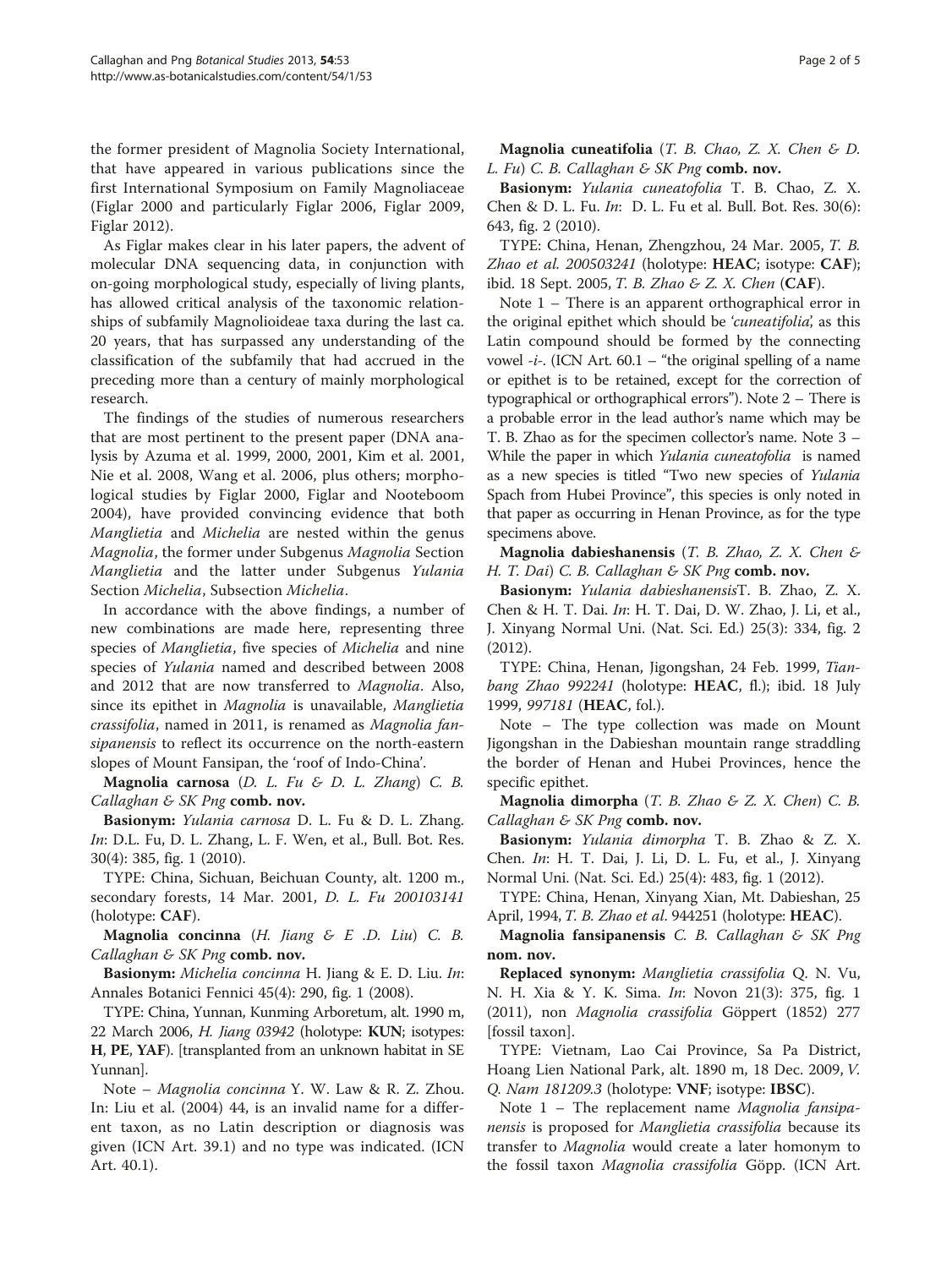53.1, also ICN Art. 11.8 Note 5 – "in accordance with Art. 53, later homonyms are illegitimate whether the type is fossil or non-fossil"). Note 2 – The species is renamed after Vietnam's highest mountain, Mount Fansipan, which the present authors climbed in 2007 (Callaghan [2008\)](#page-3-0), and 2010, and on whose northeastern slopes the species occurs in small numbers between 1800–2000 m. Note 3 – As the lead author and the collector are the same person (Vu Quang Nam), there would appear to be an irregular citation in the name of this collector of the nomenclatural type and its duplicate. While the use of a person's given name is customary as a primary form of address in Vietnam, its use in an international scientific journal is potentially confusing.

Magnolia fragarigynandria (T. B. Zhao, Z. X. Chen & H. T. Dai) C. B. Callaghan & SK Png comb. nov.

Basionym: Yulania fragarigynandria T. B. Zhao, Z. X. Chen & H. T. Dai. In: H. T. Dai, D. W. Zhao, J. Li et al., J. Xinyang Normal Uni. (Nat. Sci. Ed.) 25(3): 334, fig. 1 (2012).

TYPE: China, Henan, Changyuan County, Tian-ban Zhao et al. 200303115 (holotype: HEAC, fl.).

Magnolia guangzhouensis (A. Q. Dong, Q. W. Zeng & F. W. Xing) C. B. Callaghan & SK Png comb. nov.

Basionym: Manglietia guangzhouensis A. Q. Dong, Q. W. Zeng & F. W. Xing. In: A. Q. Dong et al., Nordic J. Bot. 27: 339 ([2009](#page-3-0)).

TYPE: China, Guangdong, Guangzhou, Conghua, Mount Dalingshan, in evergreen broad-leaved forests, ca. 750 m. 14 June, 2007, An-qiang Dong 1184 (holotype: IBSC).

Magnolia jianfenglingensis  $(G. A. Fu & K. Pan) C. B.$ Callaghan & SK Png comb. nov.

Basionym: Michelia jianfenglingensis G. A. Fu & K. Pan. In: Bull. Bot. Res., Harbin 32(3): 257, fig. 1 ([2012](#page-3-0)).

TYPE: China, Hainan Island, Ledong County, Jianfengling, ca. 800 m. 22 August, 1995, Guo-ai Fu 11338 (holotype: HFB, fl.); ibid. Guo-ai Fu 8144 (HFB, fr.).

Magnolia kaifui (Q. W. Zeng & X. M. Hu) C. B. Callaghan  $\&$  SK Png comb. nov.

Basionym: Manglietia kaifui Q. W. Zeng & X. M. Hu. In: X. M. Hu et al., Pakistan J. Bot. 43(5): 2270, figs. 1, 2 ([2011](#page-3-0)).

TYPE: China, Yunnan, Luchun County, Mount Huanglianshan, monsoon evergreen forests, alt.1300– 2000 m, 12 May 2004, Qing-Wen Zeng 88 (holotype and isotype: IBSC).

Magnolia lawii  $(N. H. Xia \& W. F. Liao) C. B.$ Callaghan & SK Png comb. nov.

Basionym: Manglietia lawii N. H. Xia & W. F. Liao. In: Liao and Xia, Nordic J. Bot. 27(1): 1, ill. ([2009](#page-3-0)).

TYPE: China, Yunnan, Maguan County, mixed woods of Fagaceae and Lauraceae, alt.1500–2000 m. 16 May 1982, Y. H. Liu 7032 (holotype: IBSC).

Magnolia shirenshanensis (D. L. Fu & T. B. Zhao) C. B. Callaghan & SK Png comb. nov.

Basionym: Yulania shirenshanensis D. L. Fu & T. B. Zhao. In: D. X. Zhao, T. B. Zhao & D. L. Fu, [2011](#page-4-0) Int'l Conf. Agricult. Nat. Res. Eng.: Adv. Biomed. Eng. 3–5: 91, fig. 1 (2011).

TYPE: China, Henan, Lushan County, Shirenshan, 26 Mar. 2000, T. B. Zhao et al. 200003261 (holotype: HNAC, fl.); ibid. 25 Aug. 2000, D. L. Fu & T. B. Zhao 200008251 (HNAC, fol., br.).

Magnolia shizhenii  $(D. L. Fu & F. W. Li) C. B.$ Callaghan & SK Png comb. nov.

Basionym: Yulania shizhenii D. L. Fu & F. W. Li. In: D. L. Fu, D. L. Zhang, L. F. Wen, et al., Bull. Bot. Res. 30 (4): 387, fig. 2 (2010).

TYPE: China, Sichuan, Chengdu City, 16 Mar. 2001, D. L. Fu 200103161 (holotype: CAF, fl., juv. fol.); ibid. 11 Sept. 2000, *D. L. Fu 200009112* (CAF, br., fol.).

Magnolia verrucata (D. L. Fu, T. B. Zhao & S. S. Chen) C. B. Callaghan & SK Png comb. nov.

Basionym: Yulania verrucata D. L. Fu, T. B. Zhao & S. S. Chen. In: Bull. Bot. Res. 30(6): 641, fig. 1 [\(2010](#page-3-0)).

TYPE: China, Hubei, Wuhan, 22 June 2001, D. L. Fu 2001062201 (holotype: CAF); ibid. 15 April 2000, T. B. Zhao & D. L. Fu 20004151 (CAF).

Magnolia viridipetala  $(Y. W. Law, R. Z. Zhou & Q. F. Yi)$ C. B. Callaghan & SK Png comb. nov.

Basionym: Michelia viridipetala Y. W. Law, R. Z. Zhou & Q. F. Yi. In: Q. F.Yi et al., Nordic J. Bot. 26(5–6): 338, figs 1, 2 [\(2008](#page-4-0)).

TYPE: China, Yunnan, Fadou Xiang, Xichou County, evergreen broad-leaved forests, 1500 m. 20 March 2001, Ren-Zhang Zhou 20012 (holotype: IBSC).

Note – Michelia virensipetala Y. W. Law & R. Z. Zhou. *In*: Liu Y. H. et al.  $(2004)$  $(2004)$ : 322, is an invalid name for the same taxon, as no Latin description or diagnosis was given (ICN Art. 39.1) and no type was indicated. (ICN Art. 40.1).

Magnolia wuzhishangensis (G. A. Fu & K. Pan) C. B. Callaghan & SK Png comb. nov.

Basionym: Michelia wuzhishangensis G. A. Fu & K. Pan. *In*: Bull. Bot. Res., Harbin 32(3): 258, fig. 2 (2012).

TYPE: China, Hainan Island, Chiunchun County, Limushang, 1300 m. 12 Apr. 1980, Guo-ai Fu 1713 (holotype:  $HFB$ , fl.); ibid.  $Guo-ai Fu$  0892 ( $HFB$ , fr.).

Magnolia xianianhei  $(Q. N. Vu)$  C. B. Callaghan & SK Png comb. nov.

Basionym: Michelia xianianhei Q. N. Vu. In: Nordic J. of Bot. 30(5): 575, figs. 1, 2 ([2012](#page-4-0)).

TYPE: Vietnam, Dien Bien Province, Dien Bien District, Muong Phang Municipality, Vo Nguyen Giap Historical Vestige, 1004 m. 31 Dec. 2010, Nam 311210.2 (holotype: VNF; isotype: IBSC).

Note – There would appear to be an irregular citation in the name of the collector of the nomenclatural type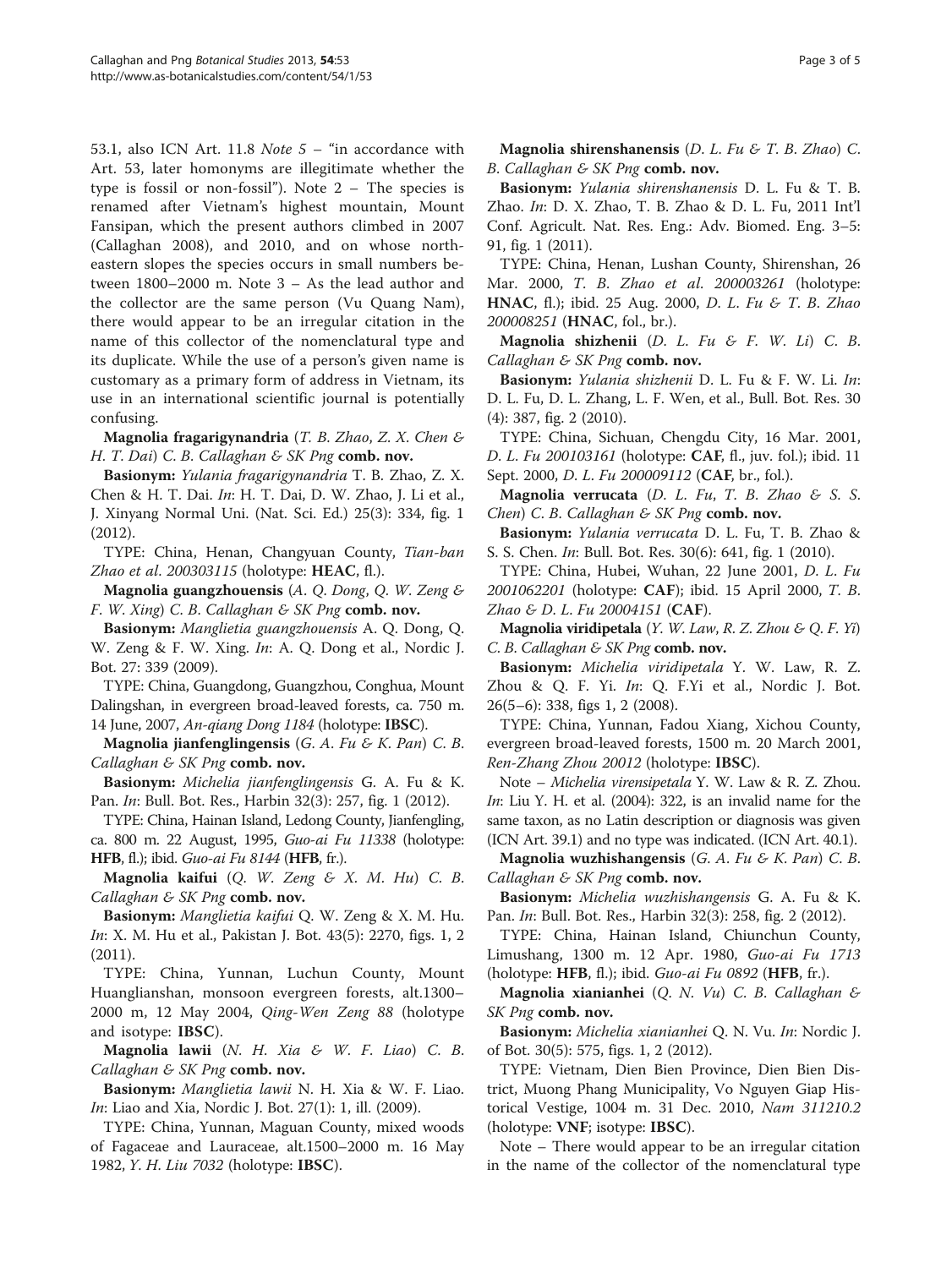<span id="page-3-0"></span>and its duplicate, since the author and collector is the same person (Vu Quang Nam). While the use of a person's given name is customary as a primary form of address in Vietnam, its use in an international scientific journal is potentially confusing.

Magnolia xinyangensis  $(T. B. Zhao, Z. X. Chen & H.$ T. Dai) C. B. Callaghan & SK Png comb. nov.

Basionym: Yulania xinyangensis T. B. Zhao, Z. X. Chen & H. T. Dai. In: H. T. Dai, J. Li, D. L. Fu, et al., J. Xinyang Normal Uni. (Nat. Sci. Ed.) 25(4): 485, fig. 2 (2012).

TYPE: China, Henan, Xinyang Xian, Mt. Dabieshan, 25 March 2000, T. B. Zhao et al. 200003251 (holotype: HNAC); ibid. 5 Oct. 1999, T. B. Zhao & D. L. Fu 199910051 (fol., Yulania- alabastrum).

# Conclusions

The transfer of the above eighteen taxa to Magnolia is necessary following the present near universal acceptance that Magnolioideae is one of two monogeneric subfamilies within Magnoliaceae and the fact that the majority of resulting new combinations and names arising from the relegation of Manglietia and Michelia into Magnolia have previously been made by various authors such as Figlar (2000) for the majority of Michelia species, Kumar (2006) for the majority of Manglietia species, with Sima (2001) transferring some further Michelia species and Nooteboom (in Xia et al. [2008:](#page-4-0)49–50) transferring a number of species from both genera.

#### Competing interests

The authors declare that they have no competing interests.

#### Authors' contributions

CC conceived of the paper. Both CC & SKP participated in the research, acquisition of data and drafting of the manuscript. Both authors read and approved the original manuscript before submission to Botanical Studies on 6 June 2013 and then to the journal's Springer website on 30 June 2013. A revised manuscript was submitted to Springer on 14 August 2013 to include a necessary replacement name and a number of additional new combinations. Other matters dealt with in the original manuscript were withdrawn following peer review pending resolution of some unresolved issues now intended as the subject of a future paper. Both authors read and approved the final manuscript.

### Acknowledgements

The authors wish to record their appreciation and thanks to Miguel Garcia, Research Librarian at the Royal Botanic Gardens, Sydney, Australia; Dr. Roger Spencer, Horticultural Botanist, and Sally Stewart, Librarian, both at the Royal Botanical Gardens, Melbourne, Australia; Frances Smith, Librarian at the Australian Museum, Sydney, Australia; Dr. Stephen Spongberg at Polly Hill Arboretum, USA; Prof. Ma Jinshuang, Chenshan Plant Science Research Centre, CAS, Shanghai, China; Dr. Shui Yu-min at Kunming Institute of Botany, CAS, Kunming, China; Prof. Wang Yin-Zheng, Institute of Botany, CAS, Beijing, China, and to Dr. Yang Qin-Er of the Key Laboratory of Plant Resources Conservation and Sustainable Utilization, South China Botanical Garden, CAS, Guangzhou, China, for assisting with our various enquiries. Richard Figlar, former President of Magnolia Society International, USA, earns our gratitude for providing his papers not readily available in Australia. Andy Ng in Sydney, Australia, is thanked for his translating skills. Two anonymous reviewers are thanked for their comments on the manuscript.

Received: 1 July 2013 Accepted: 25 October 2013 Published: 4 November 2013

#### References

- Azuma H, Thien LB, Kawano S (1999) Molecular phylogeny of Magnolia (Magnoliaceae) inferred from cpDNA sequences and evolutionary divergence of floral scents. J Plant Res 112:291–306
- Azuma H, Thien LB, Kawano S (2000) Molecular phylogeny of Magnolia based on chloroplast DNA sequence data and floral scent chemistry, pp 219–227. In: Liu YH, Fan HM, Chen ZY, Wu QG, Zeng QW (eds) Proceedings of the International Symposium on the Family Magnoliaceae, Hangzhou, China, May 1998. Science Press, Beijing
- Azuma H, Garcia-Franco JG, Rico-Gray V, Thien LB (2001) Molecular phylogeny of the Magnoliaceae: The biogeography of tropical and temperate disjunctions. Am J Bot 88(12):2275–2285
- Callaghan C (2008) Mount Fansipan, northern Vietnam. Int Dendrol Soc Yearbook 2007:162–169
- Dai HT, Fu DL, et al. (2012) Two new species of Yulania Spach from Henan. Supplement of Iconographia Lignosorum Jigongshanicorum from Henan (II) [Supplement of Woody Illustrations of Jigongshan, Henan (II)]. J Xinyang Normal Uni (Nat Sci Ed) 25 No 109(4):482–485, 489 (in Chinese) DOI: 10.3969/j.issn. 1003–0972.2012.04.015
- Dai HT, Zhao DW, Li J, et al. (2012) Two new species of Yulania Spach from Henan Province. J Xinyang Normal Uni (Nat Sci Ed) 25 No 108(3):333–335. (in Chinese) DOI: 10.3969/j. issn. 1003–0972.2012.03.013
- Dong AQ, Zeng QW, Fu L, Xing FW (2009) Manglietia guangzhouensis sp. nov. (Magnoliaceae) from Guangdong. Nordic J Bot 27(4):339–343
- Figlar D (2009) The sinking of Michelia and Manglietia into Magnolia. The Plantsman June 2009:118–123
- Figlar RB (2000) Proleptic branch initiation in Michelia and Magnolia subgenus Yulania provides basis for combinations in subfamily Magnolioideae, pp 14– 25. In: Liu YH, Fan HM, Chen ZY, Wu QG, Zeng QW (eds) Proceedings of the International Symposium on the Family Magnoliaceae, Hangzhou, China, May 1998. Science Press, Beijing
- Figlar RB (2006) A new classification for Magnolia. Taxonomy Topics. Rhododendrons, with Camellias and Magnolias, 2006, pp 69–82
- Figlar RB (2012) Turning points in the taxonomic history of Magnolioideae from Baillon to Dandy to DNA, pp 47–54. In: Xia NH, Zeng QW, Xu FX, Wu QG (eds) Proceedings of the Second International Symposium on the Family Magnoliaceae, Guangzhou, China, May 2009. Huazhong University of Science and Technology Press, Wuhan
- Figlar RB, Nooteboom HP (2004) Notes on Magnoliaceae IV. Blumea 49:87–100
- Fu DL, Zhang DL, Wen LF, et al. (2010) Two new species of Yulania Spach from Sichuan Province of China. Bull Bot Res 30(4):385–389 (in Chinese)
- Fu DL, Zhao TB, Chen ZX, Chen SS (2010) Two new species of Yulania Spach from Hubei Province of China. Bull Bot Res 30(6):641–644 (in Chinese)
- Fu GA, Pan K (2012) Two new species of the genus Michelia (Magnoliaceae) from Hainan Island. Bull Bot Res Harbin 32(3):257–259 (in Chinese)
- Göppert RJ (1852) Beitrage zur Tertiärflora Schlesien's. Palaeontogr B 2:257–285. pls. 33–38
- Hu XM, Zeng QW, Fu L, Xing FW (2011) Manglietia kaifui a new species from Yunnan, China. Pakistan J Bot 43(5):2269–2275
- Jiang H, Liu ED (2008) Michelia concinna (Magnoliaceae), a new species from SE Yunnan, China. Ann Bot Fennici 45(4):290–292
- Kim S, Park CW, Kim YD, Suh Y (2001) Phylogenetic relationships in family Magnoliaceae inferred from ndhF sequences. Am J Bot 88:717–728
- Kumar VS (2006) New combinations and new names in Asian Magnoliaceae. Kew Bulletin 61(2):183–186
- Liao WF, Xia NH (2009) Manglietia lawii sp. nov. from Yunnan, China. Nordic J Bot 27(1):1–3
- Liu YH, et al. (2004) Magnolias of China. Baitong Group. Beijing Science & Technology Press, Beijing (in Chinese and English)
- McNeill J, Turland NJ, et al. (2012) International Code of Nomenclature for algae, fungi, and plants (Melbourne Code). Regnum Vegetabile 154. Koeltz Scientific Books, Koenigstein. ICN available online at: [www.iapt-taxon.org/nomen/](http://www.iapt-taxon.org/nomen/) [English language version - accessed 28 April 2013]
- Nie ZL, et al. (2008) Phylogenetic and biogeographic complexity of Magnoliaceae in the Northern Hemisphere inferred from three nuclear data sets. Mol Phylogen Evol 48:1027–1040
- Sima YK (2001) Some notes on Magnolia subgenus Michelia from China. Yunnan Forest Sci Tech 2:29–35 (in Chinese, English abstract p 40)